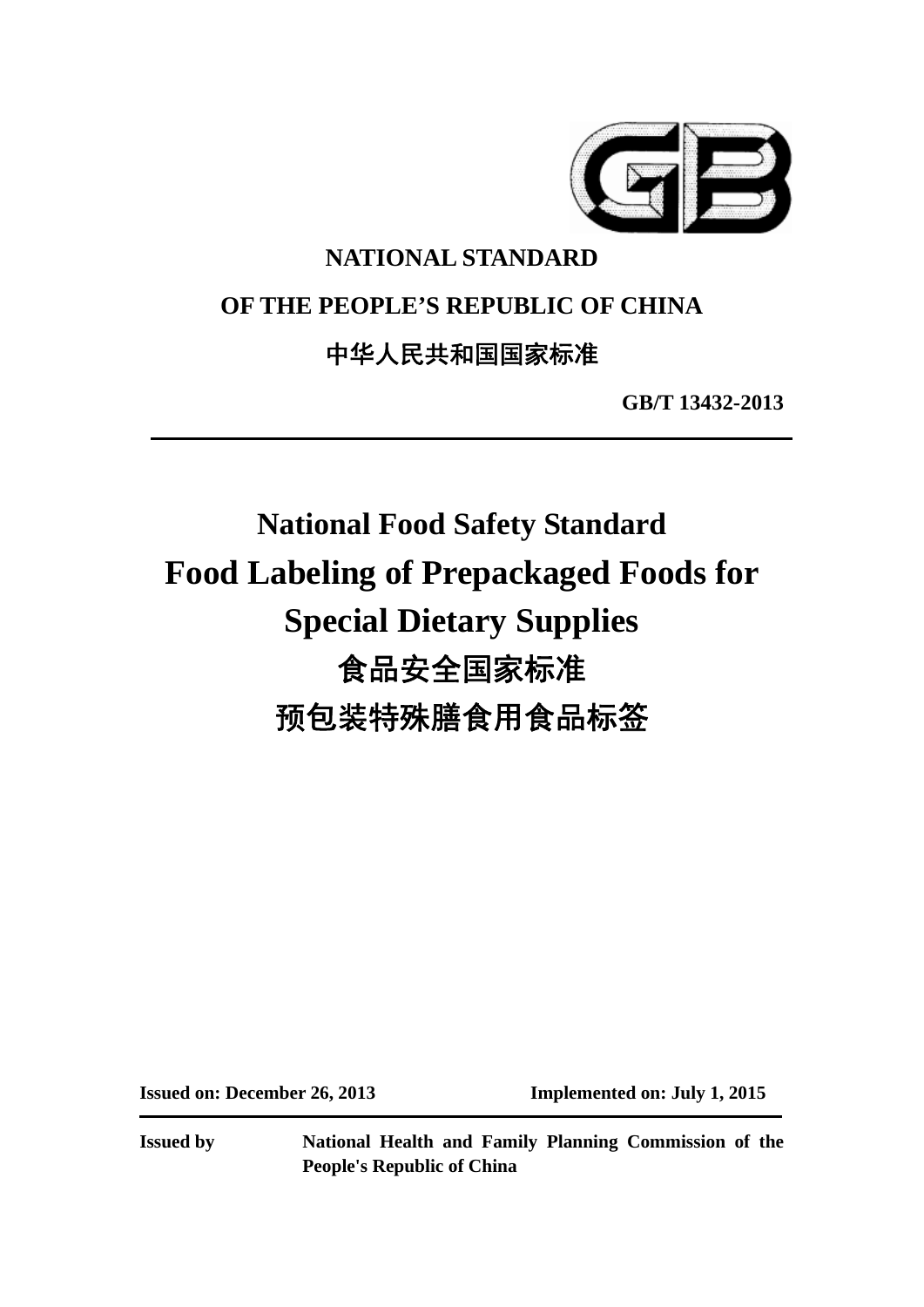# **Contents**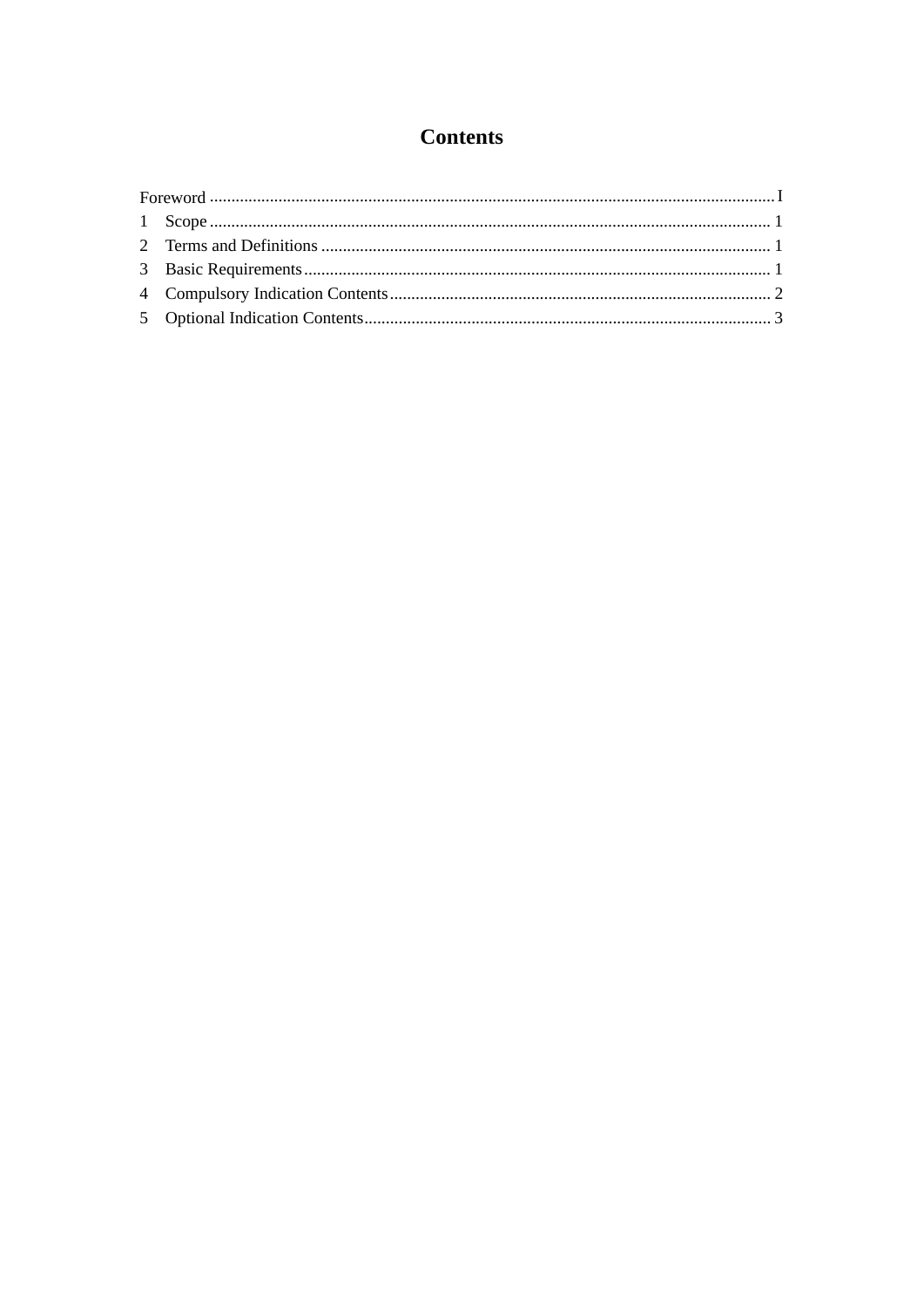### **Foreword**

This standard replaces "General Standard for the Labeling of Prepackaged Foods for Special Dietary Uses" (GB 13432-2004).

Compared with GB 13432-2004, this standard has the following main changes:

- The standard name was modified;

- The definition of foods for special dietary supplies was modified, and the food category (scope) was defined;

- The basic requirements were modified;
- Some requirements of the compulsory indication contents were modified;

The permissible and recommended indication contents were combined and modified into optional indication contents;

- The content claim requirements of energy and nutritional ingredients were modified;
- The comparison claim of energy and nutritional ingredients was deleted;
- The function claim wording of energy and nutritional ingredients was modified;
- Appendix A in the former standard was deleted;
- The types of foods for special dietary supplies in Appendix A were added.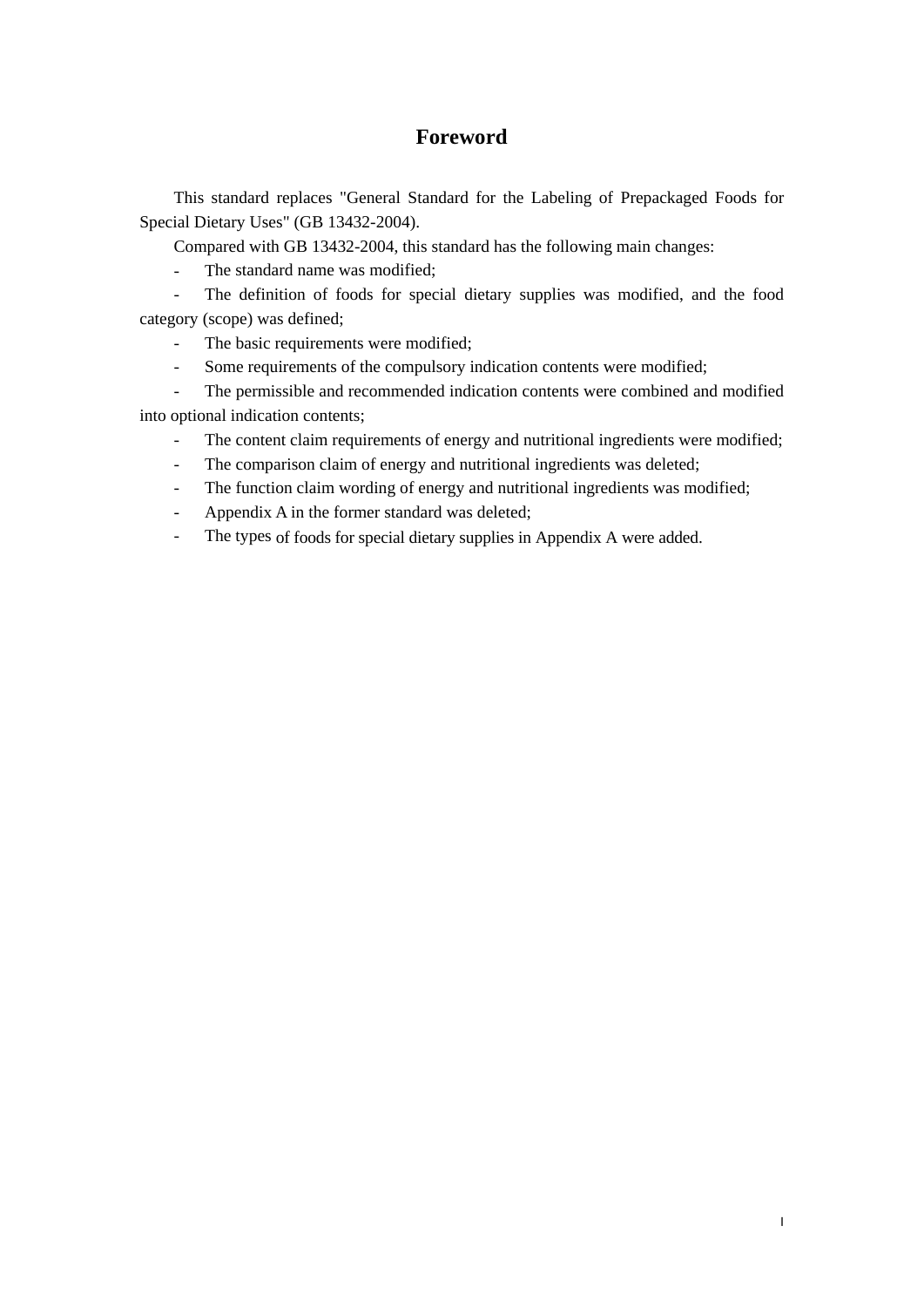### National Food Safety Standard

# Food Labeling of Prepackaged Foods for Special Dietary

# Supplies

# 食品安全国家标准

# 预包装特殊膳食用食品标签

#### **1 Scope**

This standard is applicable to the labeling (including nutrition labeling) of prepackaged foods for special dietary supplies.

#### **2 Terms and Definitions**

For the purpose of this standard, the terms and definitions specified in GB 7718 and the following ones apply.

#### **2.1 Foods for special dietary supplies**

The foods specially processed or formulated to meet the special dietary demand under special physical or physiologic conditions and (or) disease and disorder. The content of the nutrient and (or) other nutritional ingredients in such foods is significantly different from that in comparable ordinary foods.

See Appendix A for the food categories covered by foods for special dietary supplies.

#### **2.2 Nutrients**

The substances which have specific physiological effect, be able to maintain the growth, development, activities, and reproduction of organism, and are necessary for normal metabolism, including protein, grease, carbohydrate, minerals and vitamin, etc.

#### **2.3 Nutritional ingredients**

The nutrients in food and other food ingredients (except nutrients) having nutrition and (or) physiological functions.

#### **2.4 Recommended intake**

The nutrient intake level which can meet the need of the most individuals in a specific gender, age and physiologic status medium group.

#### **2.5 Adequate intake**

A safe intake level of nutrient. The intake of some nutrients for healthy people obtained by observation or experiment.

#### **3 Basic Requirements**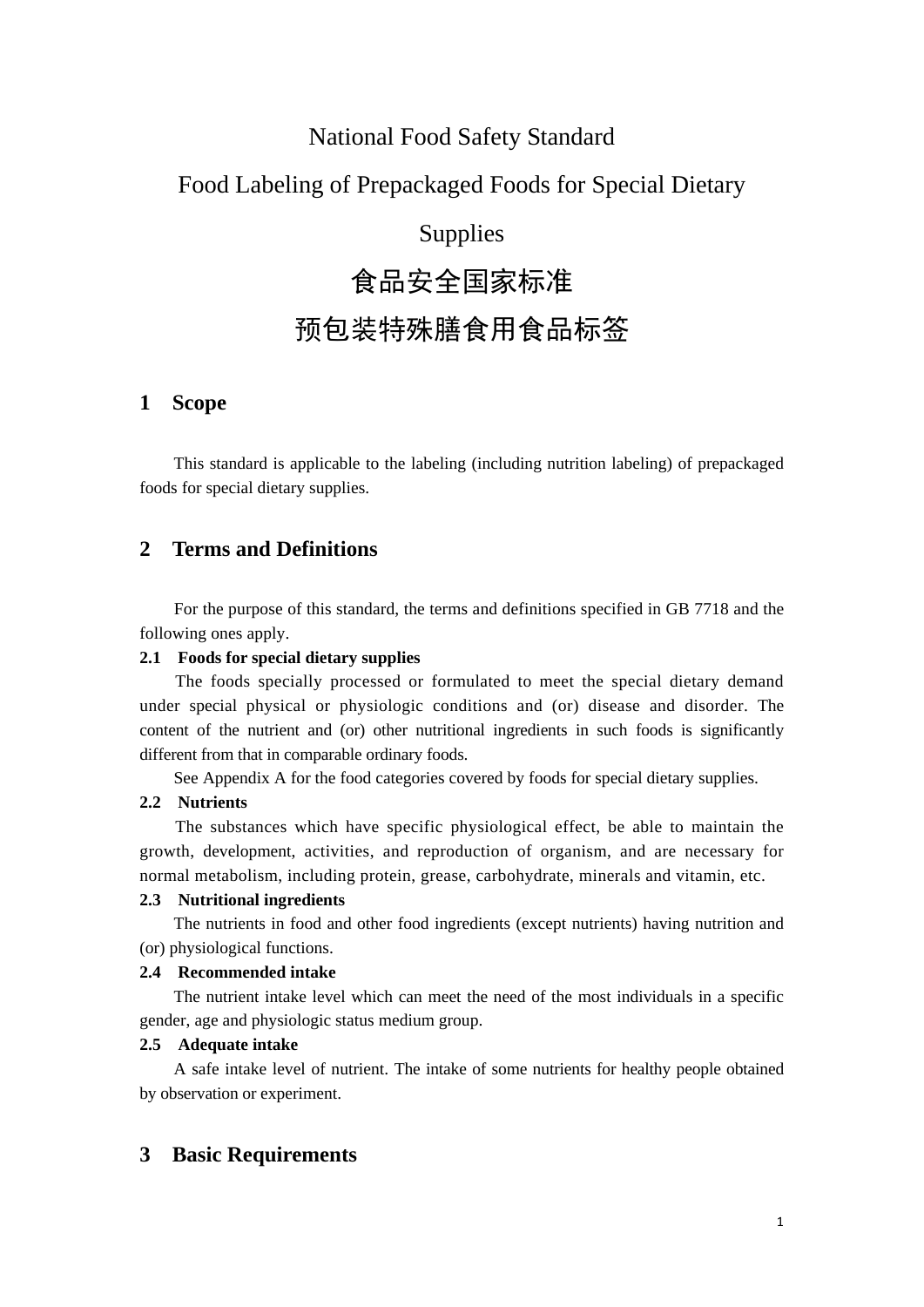The labeling of prepackaged foods for special dietary supplies shall meet the basic requirements specified in GB 7718 and the following the requirements:

- It shall not involve in disease prevention and treatment function;
- It shall meet the relevant requirements of labeling and instructions in corresponding product standards of prepackaged foods for special dietary supplies;
- Content claim and comparison claim shall not be conducted to the essential ingredients in the formula foods for infants aged 0~6 months.

### **4 Compulsory Indication Contents**

#### **4.1 General requirements**

The contents indicated on the label of prepackaged foods for special dietary supplies shall meet the requirements of corresponding clauses in GB 7718.

#### **4.2 Food name**

Only the foods meeting the requirements defined in 2.1 may use "foods for special dietary supplies" in the name or the corresponding name describing product specificity.

#### **4.3 Indication of energy and nutritional ingredients**

**4.3.1** Energy, protein, grease, carbohydrate and sodium as well as other nutritional ingredients required in corresponding product standards and their contents shall be indicated in the form of "block table". The block may be of any dimension and vertical to the packed base line, the table title is "Nutrition Information". If optional ingredients are added or some substances are intensified in the product according to relevant laws and regulations or standards, these ingredients and their contents shall also be indicated.

**4.3.2** The energy and nutrient contents in prepackaged foods for special dietary supplies shall be indicated by every 100 g and every 100mL and the specific value in the edible part of each portion of food. Where it is indicated by portion, the amount of each portion of food shall be indicated, the size of each portion may be determined according to the characteristics or the recommended amount of the food. If necessary or it is required in corresponding product standards, the content of nutritional ingredients in product per 100 KJ shall also be indicated.

**4.3.3** The indication values of energy or nutritional ingredients may be obtained through product testing or raw material calculation. In the quality guarantee period of the products, the actual content of energy and nutritional ingredients shall not be less than 80% of the indicated value, and shall meet the requirements of corresponding product standards.

**4.3.4** If the proteins in the prepackaged foods for special dietary supplies are provided by hydrolyzed protein or amino acid, the item "proteins" may be indicated by "proteins", "proteins (equivalent)" or "total amount of amino acid".

#### **4.4 Edible method and suitable group**

**4.4.1** The edible method, daily intake or intake each time of prepackaged foods for special dietary supplies shall be indicated; if necessary, mixing and rehydration reproduction methods shall be indicated.

**4.4.2** The suitable group of prepackaged foods for special dietary supplies shall be indicated.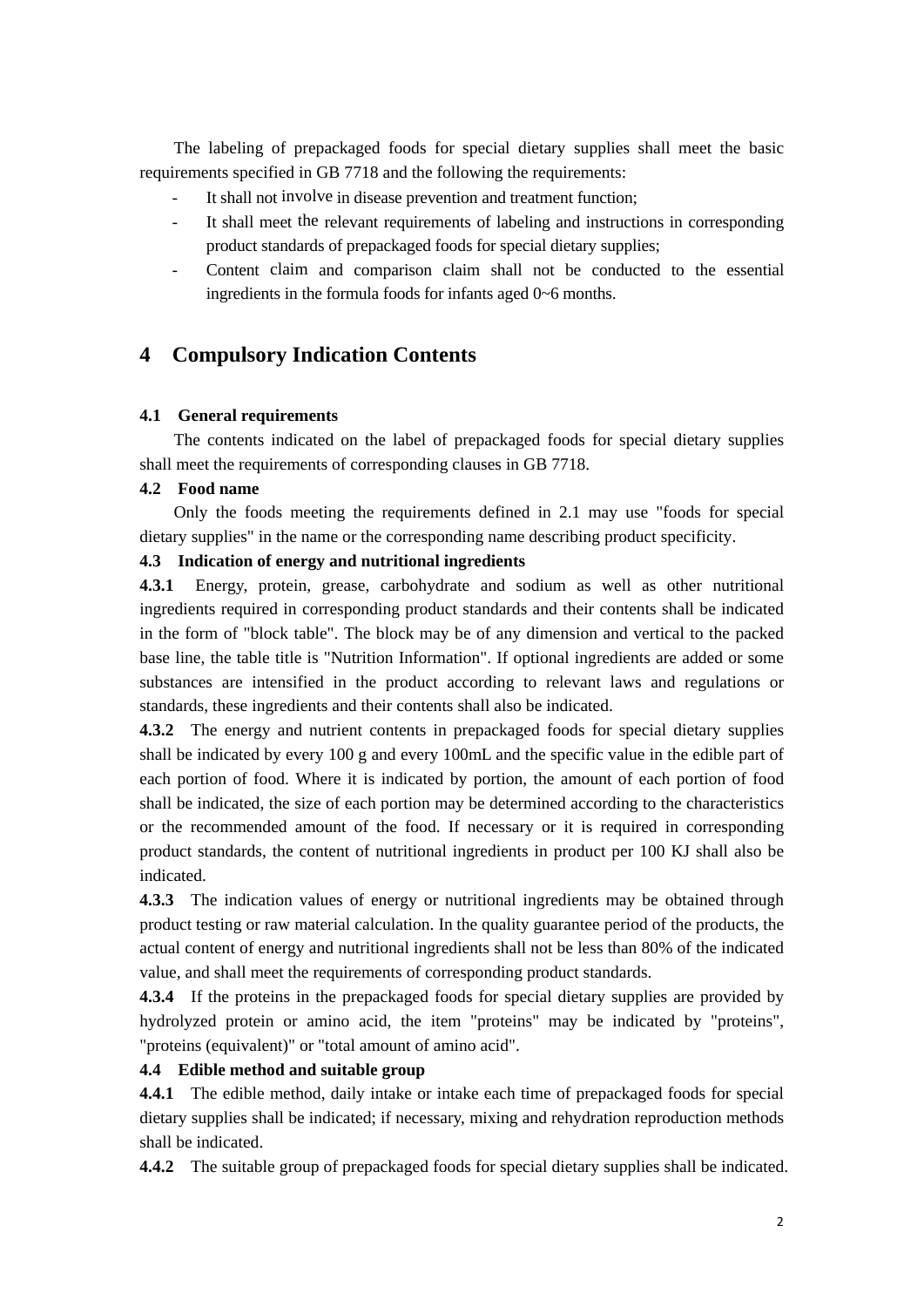As for infant formula foods for special medical use and formulated foods for special medical use, the suitable group shall be indicated according to the requirements of product standard.

#### **4.5 Storage conditions**

**4.5.1** The storage conditions of prepackaged foods for special dietary supplies shall be indicated on label, if necessary, the storage conditions after opening shall be indicated.

**4.5.2** Consumers shall be specially warned if the opened prepackaged foods for special dietary supplies should not be stored or should not be stored in the original packaging container.

#### **4.6 Exemption of indication contents**

When the maximum surface area of the wrappage or packaging container of the prepackaged foods for special dietary supplies is less than  $10 \text{cm}^2$ , it is allowable to only indicate the product name, net content, name and address of the manufacturer (or distributor), production date and quality guarantee period.

### **5 Optional Indication Contents**

#### **5.1 The mass percentage of energy and nutritional ingredients to recommended intake or adequate intake**

The energy value and content value of nutritional ingredients shall be indicated, and the mass percentage of energy and nutrient content in 100g and 100ml and (or) each portion of food to DRIs-recommended intake (RNI) or adequate intake (AI) may be indicated according to the suitable group, e.g. X%. The nutrients without recommended intake (RNI) or adequate intake (AI) may not be indicated with mass percentage, or be indicated by "-".

#### **5.2 Content claim of energy and nutritional ingredients**

**5.2.1** Content claim may be conducted when the content of energy or nutritional ingredients in the product reaches the minimum value of corresponding product standard or the permissible intensified minimum value.

**5.2.2** Where there is no minimum value requirement or minimum intensification amount for the nutritional ingredients in product standards, the criterion of other national and (or) international organization's permission to conduct content claim of this nutritional ingredient shall be provided.

**5.2.3** The content claim wording includes "contain", "provide", "source", "including" and "have", etc..

#### **5.3 Function claim of energy and nutritional ingredients**

**5.3.1** As for the prepackaged foods for special dietary supplies meeting content claim requirements, the function claim of energy and (or) nutritional ingredients may be conducted. The wording of function claim shall be the standard wording for function claim specified in GB 28050.

**5.3.2** As for the nutritional ingredients for which the standard wording of function claim is not listed in GB 28050, the criterion for the function claim wording of this substance specified by other national and (or) international organizations shall be provided.